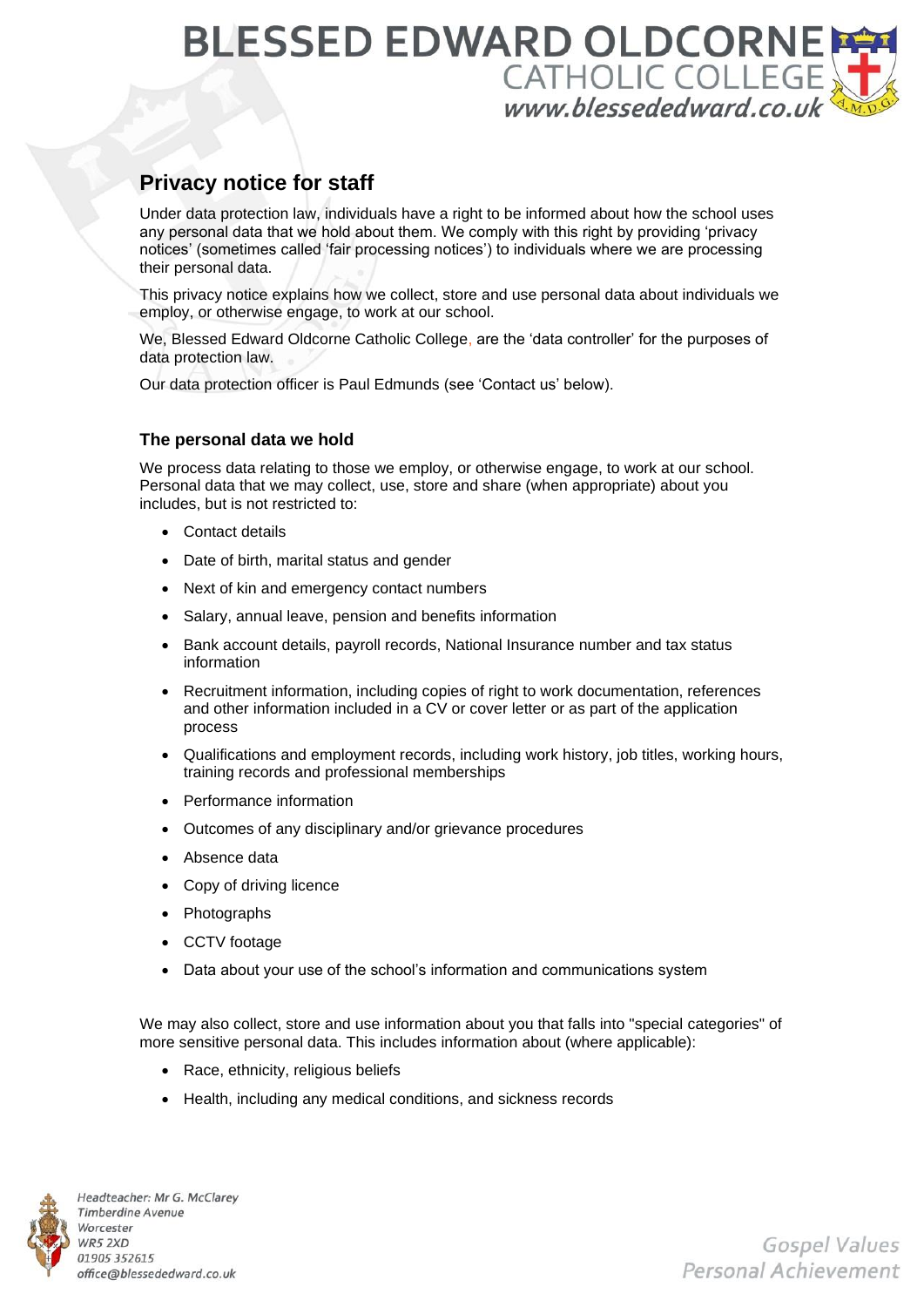# **BLESSED EDWARD OLDCORNE** CATHOLIC COLLEGE

# **Why we use this data**

The purpose of processing this data is to help us run the school, including to:

- Enable you to be paid
- Facilitate safe recruitment, as part of our safeguarding obligations towards pupils
- Support effective performance management
- Inform our recruitment and retention policies
- Allow better financial modelling and planning
- Enable ethnicity and disability monitoring
- Improve the management of workforce data across the sector
- Support the work of the School Teachers' Review Body

### **Our lawful basis for using this data**.

We only collect and use personal information about you when the law allows us to. Most commonly, we use it where we need to:

- Fulfil a contract we have entered into with you
- Comply with a legal obligation
- Carry out a task in the public interest

Less commonly, we may also use personal information about you where:

- You have given us consent to use it in a certain way
- We need to protect your vital interests (or someone else's interests)

Where you have provided us with consent to use your data, you may withdraw this consent at any time. We will make this clear when requesting your consent, and explain how you go about withdrawing consent if you wish to do so.

Some of the reasons listed above for collecting and using personal information about you overlap, and there may be several grounds which justify the school's use of your data.

# **Collecting this information**

While the majority of information we collect from you is mandatory, there is some information that you can choose whether or not to provide to us.

Whenever we seek to collect information from you, we make it clear whether you must provide this information (and if so, what the possible consequences are of not complying), or whether you have a choice.

#### **How we store this data**

We create and maintain an employment file for each staff member. The information contained in this file is kept secure and is only used for purposes directly relevant to your employment.

Once your employment with us has ended, we will retain this file and delete the information in it in accordance with our Data Protection Ploicy.

A copy of this policy can be found on our College Website



Headteacher: Mr G. McClarey **Timberdine Avenue** Worcester WR5 2XD 01905 352615 office@blessededward.co.uk

Gospel Values Personal Achievement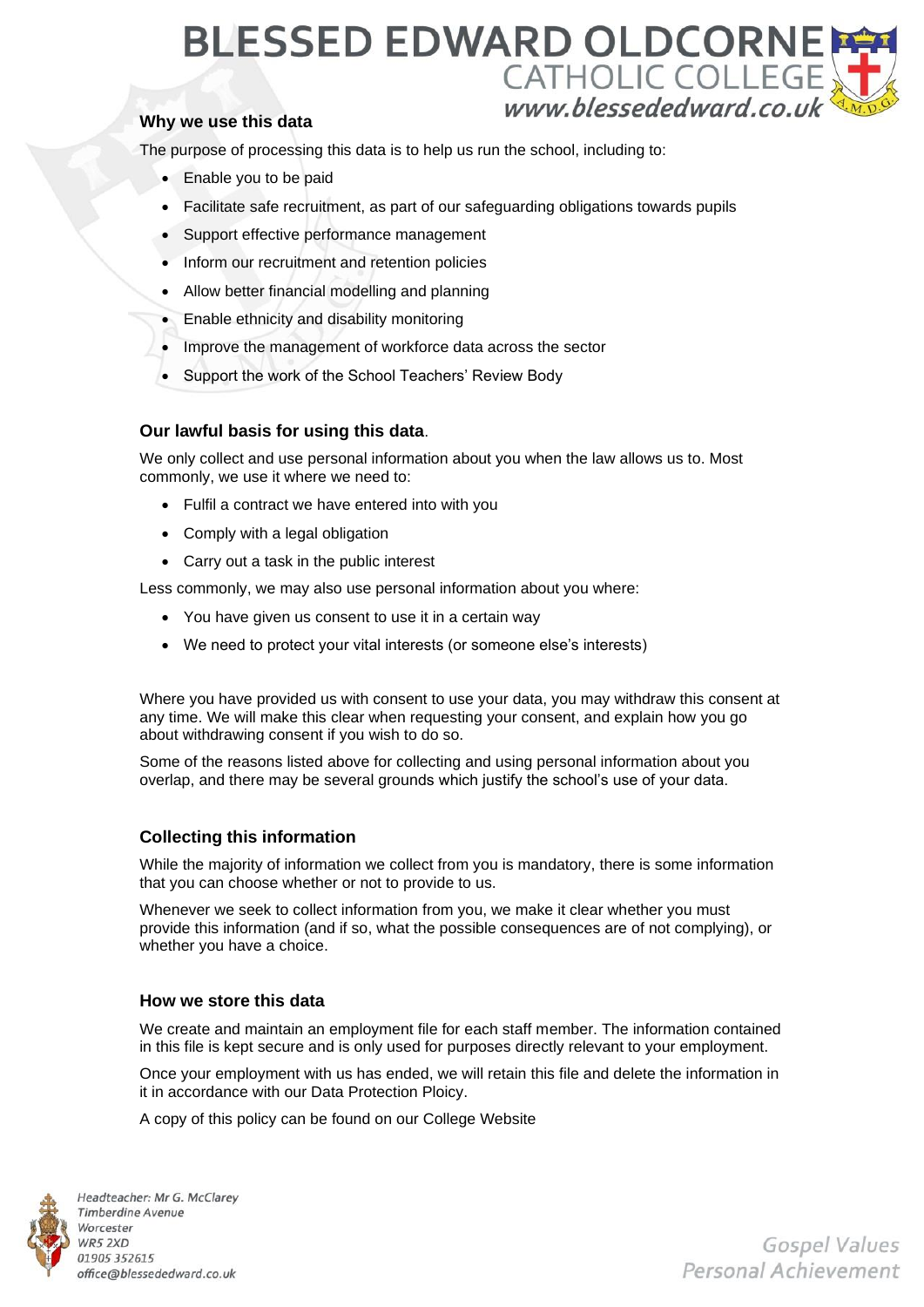# **BLESSED EDWARD OLDCORNE** CATHOLIC COLLEGE

# **Data sharing**

We do not share information about you with any third party without your consent unless the law and our policies allow us to do so.

Where it is legally required, or necessary (and it complies with data protection law) we may share personal information about you with:

- *Our local authority – to meet our legal obligations to share certain information with it, such as safeguarding concerns and [maintained schools only] information about headteacher performance and staff dismissals*
- *The Department for Education*
- *Your family or representatives*
- *Educators and examining bodies*
- *Our regulator [specify as appropriate e.g. Ofsted, Independent Schools Inspectorate]*
- *Suppliers and service providers – to enable them to provide the service we have contracted them for, such as payroll*
- *Central and local government*
- *Our auditors*
- *Health authorities*
- *Security organisations*
- *Health and social welfare organisations*
- *Professional advisers and consultants*
- *Police forces, courts, tribunals*
- *Professional bodies*
- *Employment and recruitment agencies*

# **Transferring data internationally**

Where we transfer personal data to a country or territory outside the European Economic Area, we will do so in accordance with data protection law.

# **Your rights**

#### **How to access personal information we hold about you**

Individuals have a right to make a **'subject access request'** to gain access to personal information that the school holds about them.

If you make a subject access request, and if we do hold information about you, we will:

- Give you a description of it
- Tell you why we are holding and processing it, and how long we will keep it for
- Explain where we got it from, if not from you
- Tell you who it has been, or will be, shared with
- Let you know whether any automated decision-making is being applied to the data, and any consequences of this
- Give you a copy of the information in an intelligible form

You may also have the right for your personal information to be transmitted electronically to another organisation in certain circumstances.